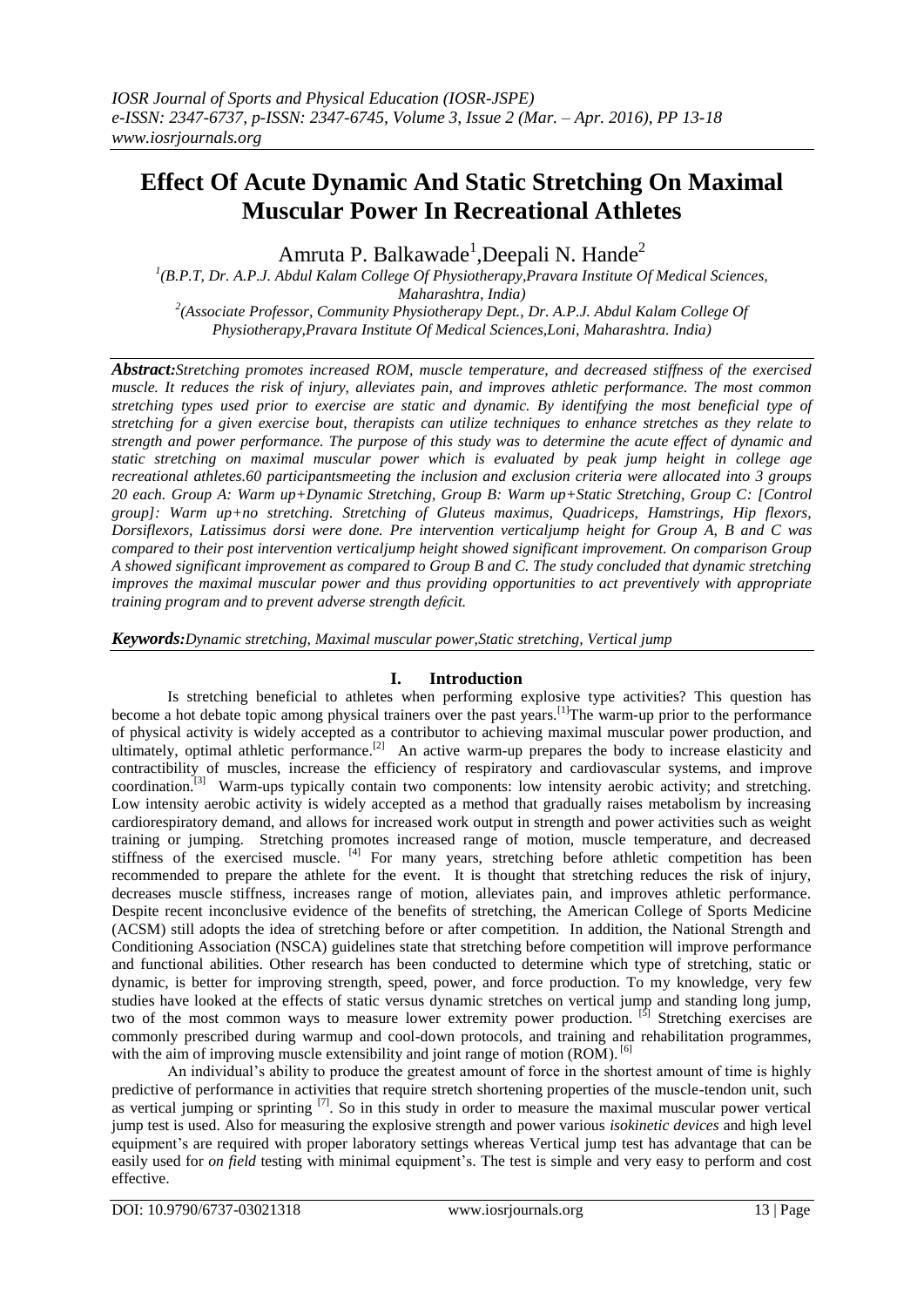The most common stretching types used prior to exercise are static and dynamic. Static stretching methods are classified as active and passive and are used to develop static flexibility. Static active stretching involves taking a limb to its fullest range of motion and holding it without any external force. <sup>[8]</sup> This method uses tension of the agonists and synergists while the antagonists are being stretched. Static passive stretching involves taking a limb into its fullest range of motion and holding it by the use of external force. This method uses one's own bodyweight or the use of a partner to maintain a stretched position. The effectiveness of static passive stretching of the lower limbs prior to maximal knee extension and vertical jump has been demonstrated by increased range of motion and decreasing stiffness at a joint. In contrast, passive static stretching has shown decreased force production, velocity, as well as power production suggesting a decline in the performance. <sup>[9]</sup>

Dynamic stretching involves moving the limb repeatedly through its fullest range of motion by gradually increasing distance and speed of movement. Unlike static stretching, the agonist and synergist muscles actively contract (shorten and lengthen) while an antagonist relaxes. Dynamic stretching does not appear to decrease power production, and in most cases has shown improvements in power production relative to vertical jump and sprint performance. [7]

To date, there is scarcity of studies which evaluatedthe effects of an acute bout of dynamic or static stretching on power performance in recreational athletes in college going population. Based on previous literature, dynamic stretching appears to have no power performance decrements compared to static stretching. [13] The change in maximal power due to an acute dynamic and static stretching protocol prior to maximal vertical jump may offer insight to neuromuscular adaptations associated with execution of maximal muscular power exercise movements. This may help the recreational athletes who are unaware and not trained properly to know the appropriate type of stretching needed to improve their on-field performance.

# **II. Methodology**

60participants were randomly selectedfrom Dr.A.P.J. AbdulKalam College Of Physiotherapy. The sample group included participants who fulfilled the inclusion criteria of age 18-25 years, able to understand the instructions, individuals with normal body mass index values (18- 25) and individuals involved in any kind of recreational athletic activities. Those individual with previous lower extremity injuries and bone or joint disorders and individuals not involved in any kind of recreational athletic activities were excluded from this study.

# **a. Materials**

Consent form, Data collection sheet, Weighing machine, Static cycle, Plinth, Stopwatch, Measuring tape, Chalk to mark on the wall

#### **b. Procedure**

A prospective comparative design compared the effects of an acute stretching routine on muscular power in a sample of recreational college age athletes.Ethical approval was obtained from Institutional Ethical committee(Intern/2015/01). Participants were randomly assigned into one of three groups: 1) General warm-up + dynamic stretch; 2) General warm-up + static stretch; and 3) Control Group (General warm-up + no stretch) with sample size of 20 in each group. Participants reported individually for testing on two separate days. On the first visit, participants were provided an overview of the study. Potential risks and benefits and underlying rationale for the investigation were explained to all participants where upon their informed written consent to participate were obtained. Practise session of vertical jump test was also given. Consent, anthropometrics, a practice orientation session was conducted. On the second visit, pre-testing assessment was done and then the stretching protocol program was conducted followed by post-testing.

## **Diagram#1**

| <b>SESSION 1 (Orientation)</b>           | <b>SESSION 2</b>                        |  |
|------------------------------------------|-----------------------------------------|--|
| <b>Informed Consent</b><br>$\bullet$     | GeneralWarm-up<br>٠<br>Pre test<br>٠    |  |
| Anthropometric<br>$\bullet$              | Vertical jump<br>$\circ$                |  |
| Orientationpractice session<br>$\bullet$ | <b>Stretching Session</b><br>$\bullet$  |  |
|                                          | Post test<br>$\bullet$<br>Vertical jump |  |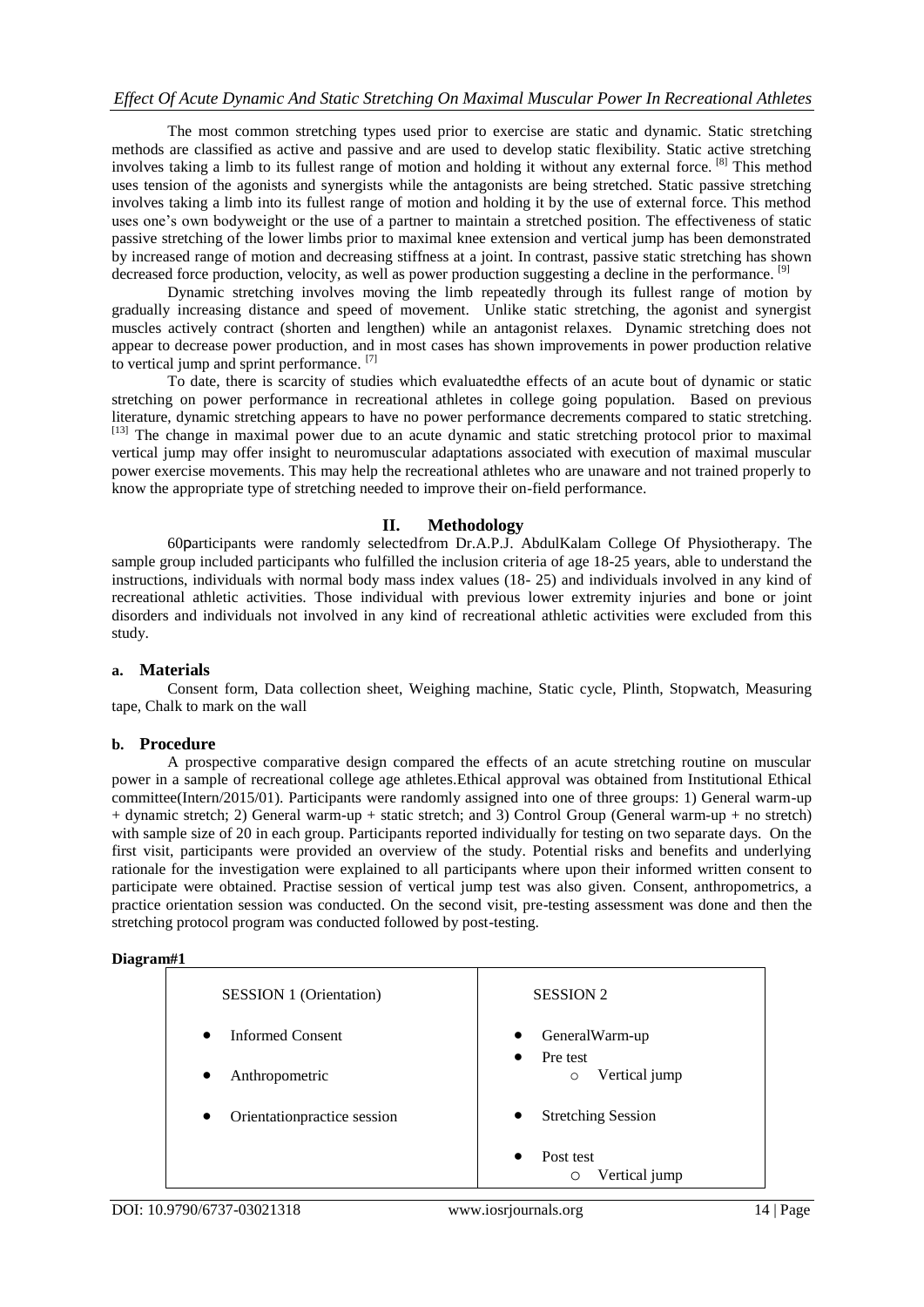# **Pre-intervention Assessment**

### **Vertical Jump**

 To prepare for vertical jump testing, participants performed three to five submaximal practice jumps to ensure proper technique.

The individual stands side on to a wall and reaches up with the hand closest to the wall. Keeping the feet flat on the ground, the point of the fingertips is marked or recorded. This is called the "Standing Reach Height".

The individual then stands away from the wall, leaps vertically as high as possible using both arms and legs to assist in projecting the body upwards. The jumping technique can or cannot use a countermovement. Attempt to mark with the chalk on wall at the highest point of the jump. The difference in distance between the standing reach height and the jump height is the score. The best of three attempts is recorded. [14]

All treatment groups (control, static, and dynamic) began with the pre-test and then with a five-minute warm-up on an upright cycle at a speed of 70 revolutions per minute and a resistance that raised the heart rate to 110 + 5 beats per minute in order to raise muscle temperature prior to their treatment program. Following the warm-up period, participants immediately began their stretching treatment that lasted approximately 12 minutes. The control group remained seated for the 12 minutes.

For the static stretching protocols, participants stretched the specified muscle of the right leg and held it for 20 seconds. After a 10 second rest period the same stretch was repeated for the left leg. For dynamic stretching protocols, participants contracted the antagonist of the target muscle. Flexion and extension of the joint occurred every two seconds for 20 seconds (approximately 10 repetitions) to allow the target muscle to be placed on a stretch. The procedure was performed on the right leg first followed by the left leg with a rest period of 10 seconds. Following the stretching protocol, vertical jump was measured within the five minutes.

The order and description of static and dynamic stretching protocols was as followed:

1. Supine hip flexion with bent leg- *Static*- Subject will lie supine with legs extended. They will bend the knee and grab underneath the left thigh while bringing the knee into the chest to stretch the gluteus maximus. *Dynamic*- Subject will lie supine with legs extended. They will repeatedly bend the knee into the chest and return to full extension without pausing to stretch the gluteus maximus.

2. Supine hip flexion with straight leg- *Static*- Subject will lie supine with legs extended. They will grab underneath the left thigh and bring the straight leg into the chest to stretch the hamstrings. *Dynamic*- Subject will lie supine with legs extended. They will repeatedly swing the straight leg into the chest and back to the floor without pausing to stretch the hamstrings. Head and neck will remain on the floor during either stretch.

3. Knee flexion- *Static*- Subject will lie on their side with both legs extended. They will grab their left shin with their left hand and bring their heel to their buttocks to stretch their quadriceps. *Dynamic*- Subject will lie on the chest with arms at side and both legs extended. They will repeatedly bend their knee to touch the heel to their buttocks and back to the floor without pausing to stretch the quadriceps. Head and neck will remain on the floor during either stretch.

4. Lunge with knee on floor- *Static*- Subject will start with right knee forward and bent with the left knee back and bent on the floor to stretch the hip flexors. They will slowly push their left hip forward with their hands resting on their right thigh. *Dynamic*- Supine hip extension- Subject will lie on the chest with both legs extended. They will repeatedly raise one leg off the floor and back without pausing to stretch the hip flexors.

5. Supine dorsiflexion with cord- *Static*- Subject will sit on floor with left leg extended and right leg bent perpendicularly to the left knee. Subject will lean forward and place the cord around the left toes and pull the toes toward their body to stretch the calves. *Dynamic*- Subject will sit on floor with left leg extended and right leg bent perpendicularly to the left knee. Subject will repeatedly dorsiflex ankle toward their body without pausing and no external resistance to stretch the calves.

6. Standing hip flexion with bent knee. *Static*- Subject will stand and grab below left knee and raise their bent left leg to their chest to stretch the gluteus maximus. *Dynamic*- Subject will stand while repeatedly raising their bent knee into chest and back to the floor without pausing to stretch the gluteus maximus.

7. Standing hip flexion with straight leg- *Static*- Subject will stand and raise their straight leg towards their chest and place it on a platform no higher than hip level to stretch the hamstrings. *Dynamic*- Subject will stand and repeatedly raise their straight leg toward chest and back to the floor without pausing to stretch the hamstrings. Lower back will remain in neutral position throughout both stretches.

8. Standing knee flexion- *Static*- Subject will stand (holding on to a chair), then grab shin and bring their heel to their buttocks to stretch the quadriceps. *Dynamic*- Subject will stand while repeatedly bending their knee so heel will touch their buttocks and back without pausing to stretch the quadriceps. Lower back will remain in neutral position throughout both stretches.

9. Standing Lunge- *Static*- Subject will start with left leg forward and right leg in back with left knee off the floor slowly push left hip forward with hands resting on their right thigh to stretch the hip flexors. *Dynamic*-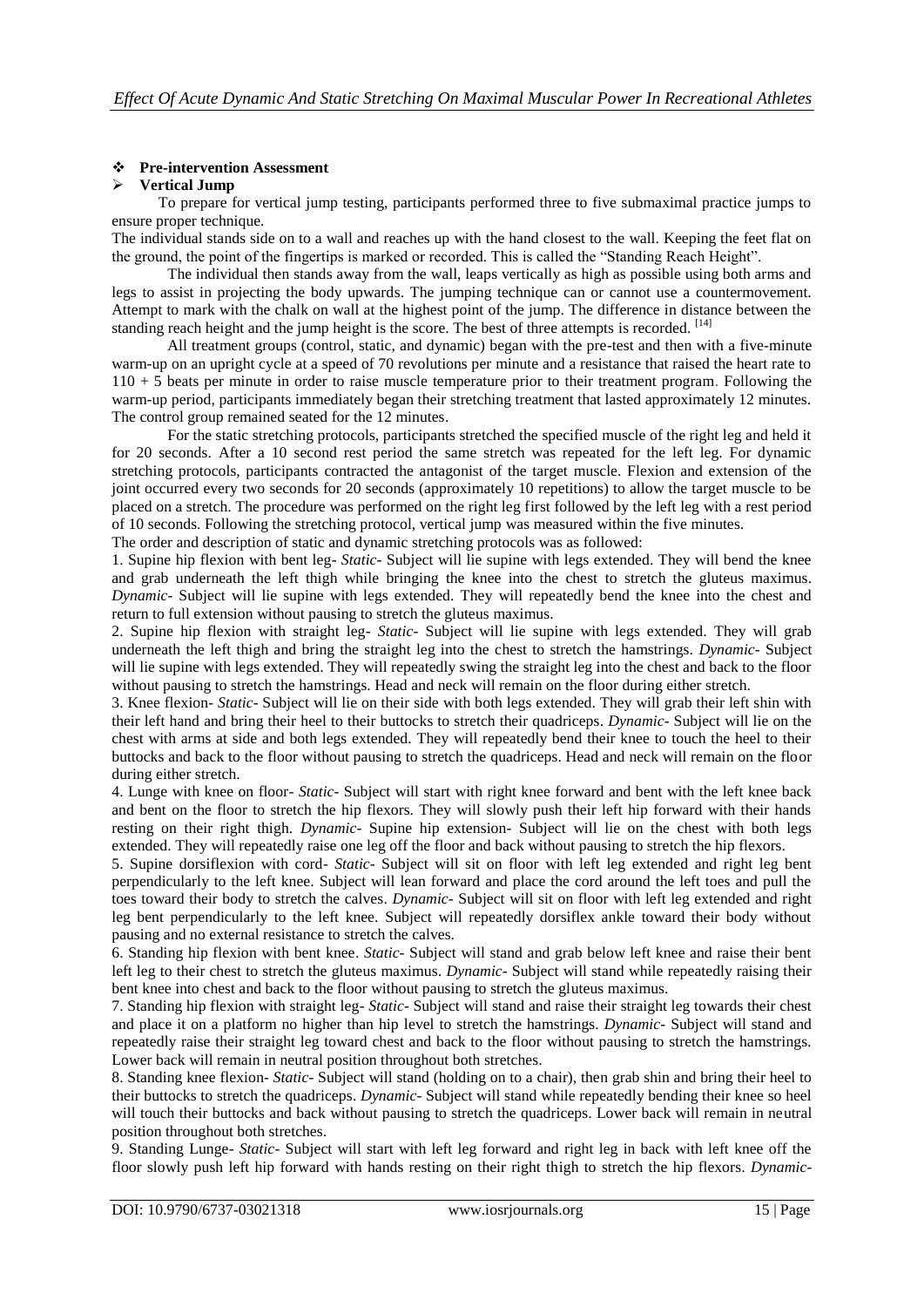Standing Hip Extension- subject will stand while repeatedly extending hip (knee locked) and back to the start position without pausing to stretch the hip flexors.

10. Standing dorsiflexion- *Static*- Subject will stand arm's length away from the wall with left leg forward (bent) and right leg back (straight). They will push the arms straight against the wall while pushing the left hip forward and pressing the left heel to the ground to stretch the calves. *Dynamic*- Subject will stand facing the wall with arms extended on wall while repeatedly raising heels off the ground and back without pausing to stretch the calves.

11. Standing shoulder flexion- *Static*- Subject will stand while raising their arms above their head and interlocking their fingers to stretch the latissimus dorsi. *Dynamic*- Subject will stand while repeatedly raising arms above their head (elbow locked) and back to start position without pausing to stretch the latissimus dorsi.

12. Standing shoulder extension- *Static*- Subject will stand while extending their arms behind them to interlock the fingers and raise arms to chest level to stretch the chest. *Dynamic*- Subject will stand while repeatedly extending arms behind them without pausing to stretch the chest.

| <b>STRETCHING</b>       | No. of participants | Vertical Jump Height (in cm) |           |             |           |  |
|-------------------------|---------------------|------------------------------|-----------|-------------|-----------|--|
| TECHNIQUES              |                     | <b>PRE</b>                   |           | <b>POST</b> |           |  |
|                         |                     | <b>MEAN</b>                  | <b>SD</b> | <b>MEAN</b> | <b>SD</b> |  |
| Dynamic Stretching (DS) | 20                  | 28.05                        | 9.892     | 30.79       | 10.512    |  |
| Static Stretching (SS)  | 20                  | 27.785                       | 6.416     | 27.435      | 6.525     |  |
| Control Group (CG)      | 20                  | 27.71                        | 8.825     | 27.36       | 8.925     |  |

TABLEChange in maximum jump height pre and post test in all the three groups.

\*Warm-up was given to all the three groups



*Changes in max. jump height pre and post test*

Results of the studyshowed mean of the jump height of dynamic stretching group has increased considerably as compared to that of the static stretching and control group, which shows that dynamic stretching helps to increase the maximal muscular power so as to increase the max. jump height. The analysis of all the three groups was done by using ANOVA. The mean of peak jump height of Dynamic stretching group is 28.05, Static stretching is 27.785, Control group is 27.71 and the P value calculated by ANOVA is 0.8124, so it is considered not significant. Variation among maximum jump height means is not significantly greater than expected by chance.

#### **III. Discussion**

The purpose of this study was to determine the effect of acute dynamic and static stretching on maximal muscular power production, jump height in college age recreational athletes.

The main hypothesis was that dynamic stretching for 20 seconds would increase power and jump height compared to static stretching. Results revealed that mean peak power production measured via peak jump height improved following a static (SS) and dynamic (DS) stretching protocol. The DS protocol significantly improved maximum jump height. However, results for mean jump height did not support the hypothesis that dynamic stretching would increase power and jump height. Yet, maximum jump height did significantly improve from dynamic stretching compared to static stretching.

Evidence has shown that muscular peak power performance following static stretching declines compared to no stretching or dynamic stretching routines when major lower body muscle groups were statically stretched for 1-3 sets of 30 seconds with total stretching lasting between five and 10 minutes [7]. Brill, et al.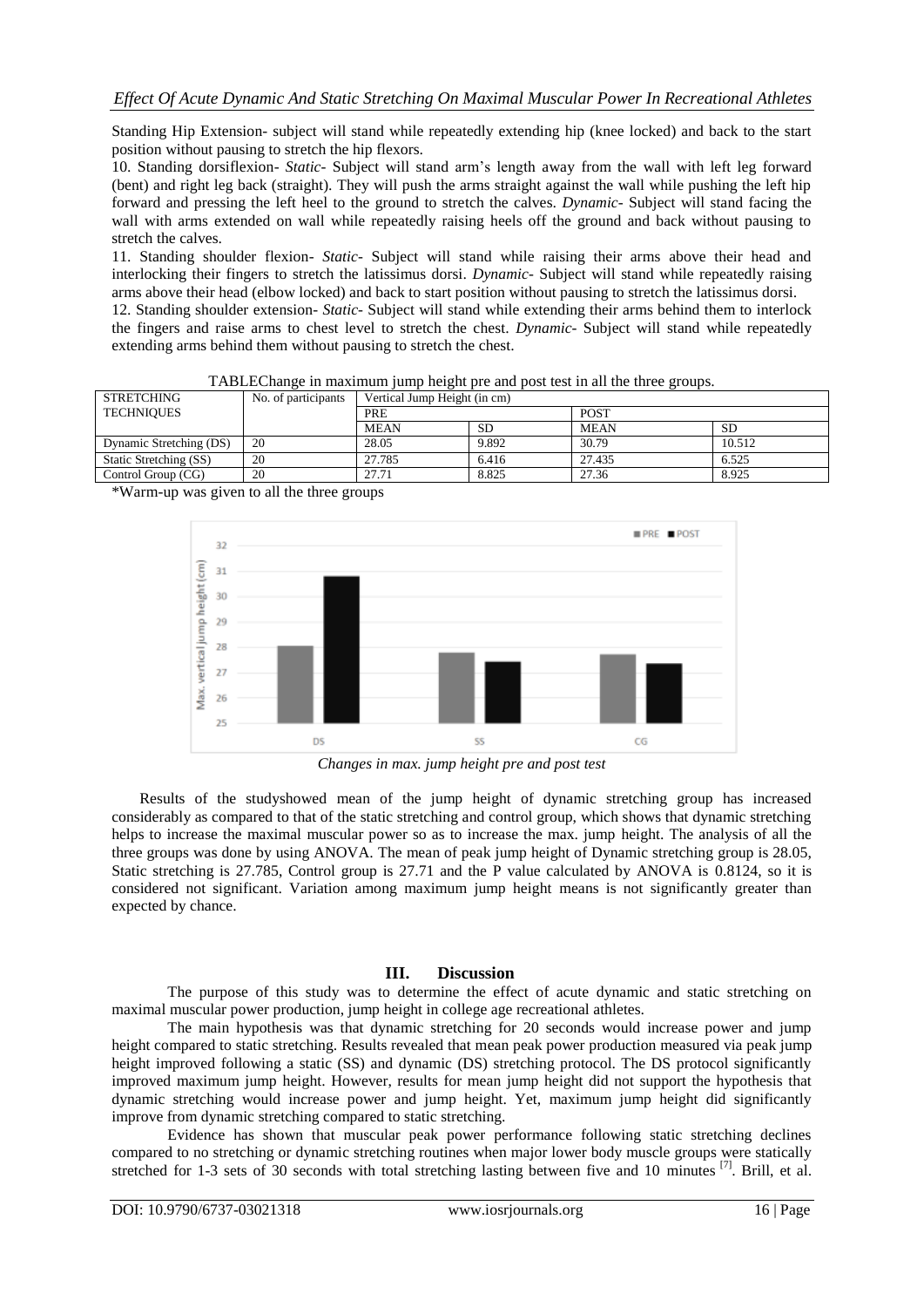[20] reported that static stretching of the hamstrings, quadriceps, and calves for 4  $\frac{1}{2}$  minutes (3 sets of 30 seconds) reduced vertical jump performance in male soccer players compared to a no stretch condition. Yamaguchi et al.  $^{[12]}$  reported that static stretching of the hip and knee flexors and extensors for 5 minutes (5 exercises of 1 x 30) seconds) demonstrated lower leg extension power compared to dynamic stretching, but were not different than non-stretching. McMillian et al.  $^{[20]}$  reported that static stretching of the major muscle groups for eight minutes (8 exercises of 1 x 20-30 seconds) demonstrated lower five step jump performance compared to a dynamic stretch warm-up, yet demonstrated a higher five step jump performance when compared to a no stretch condition. Wilson et al. (1994) suggested that a more compliant system could result in a loss of force production by the contractile component due to altered intramuscular length and velocity conditions. Specifically, these researchers surmise that at a given magnitude of contraction a compliant musculotendinous unit would go through a period of rapid and virtually unloaded shortening which would continue until the elastic components were altered sufficiently to transmit the generated force to the bone.

The apparent mechanisms for performance improvements from dynamic stretching may be due to increased range of motion, avoidance of Golgi tendon organ activation, greater muscle spindle activation, and increased muscle temperature.<sup>[10]</sup> The increase in range of motion due to dynamic stretching attributes to decreased muscle stiffness in addition to an increase in stretch tolerance.<sup>[11]</sup> In a study by Yamaguchi<sup>[12]</sup>, et al., a sample population of male recreational athletes improved leg extension power following five dynamic stretching exercises that totalled 4 minutes in duration. Studies of similar sample populations have demonstrated improvements in vertical jump and sprinting following 10 minutes of dynamic stretching. [7] The benefits of dynamic stretching are believed to be the result of greater muscular temperatures and voluntary contraction of the antagonist muscle leading to greater recruitment of fast twitch muscle fibers. [13]

While research supports the effect of stretching, it has been suggested that improvements gained from stretching programmes are short-lived and start to diminish following the cessation of stretching (Rubley et al 2001, Willy et al 2001). Hence it is very important for the trainers to know which type of stretching will be beneficial. In this study the study group is recreational athletes as they are not well trained and unaware of all the professional techniques used for better performance and also these individuals require the effect immediately and for very short bouts. This study will help these athletes to increase their maximal muscular power by acute bouts of dynamic stretches and will thus help them to improve their performance accordingly.

### **IV. Conclusion**

This study concluded that dynamic stretching given along with warm-up shows significant improvement in results of maximal power than static stretching or no stretch group along with warm-up in recreational athletes who were students of Dr.A.P.J. AbdulKalam College Of Physiotherapy. There was no significant difference between the three test groups. But the means of dynamic stretching group has shown comparatively good improvement in the maximum jump height then compared to the static and the no stretch group.

The limitations of this study are in the present study, it is possible that the static stretching routine was not intense or long enough to sufficiently alter the length tension relationship in order to impair muscle activation and reflex sensitivity, and decrease force production. It is possible that the speed of stretch (2 seconds per stretch) was not adhered to by the subjects and not reinforced consistently by the examiners while dynamic stretch. Instructions provided stated to "stretch until you feel discomfort in the target muscle, but not pain". There are also chances that participants may not have stretched to discomfort given a lack of training or experience with stretching. Sample size may not have been sufficient to show significance between groups for jump height. There are chances of human errors from the examiner as well as from the participants while measuring the height of vertical jump and while marking the highest point on the wall respectively.Further study on the optimum duration of stretching required to increases the muscular power performance can be done.

#### **References**

[1] BalajiPalaniappan, V. Pasupatham, DeivendranKalirathinam. Effect of Static Stretching On Vertical Jump Performance on Apparently Healthy Subjects. IOSR Journal of Nursing and Health Science (IOSR-JNHS) e-ISSN: 2320–1959.p- ISSN: 2320–1940 Volume 2, Issue 2 (Sep. – Oct. 2013), PP 50-52.

[2] Young W, Behm D. Should static stretching be used during a warm-up for strength and power activities? National Strength and Conditioning Journal 2002; 24 (6): 33-37.

- [3] Kurz T. Stretching Scientifically: A Guide to Flexibility Training 2003; Island Pond, VT. Stadion Publishing
- [4] Jeffrey Christopher Murphy. Effect of Acute Dynamic and Static Stretching on Maximal Muscular Power in a Sample of College Age Recreational Athletes,2008, University of Pittsburgh.
- [5] L. Parsons, N. Maxwell, C.Elniff, M. Jacka, and N. Heerschee. Static vs. Dynamic Stretching on Vertical Jump and Standing Long Jump, Wichita State University, USA.
- [6] Duncan A Reid, Joshua Kim. The frequency of hamstring stretches required to maintain knee extension range of motion following an initial six-week stretching programme, New Zealand journal of physiotherapy,22-27.
- [7] Nelson A, Guillory I, Cornwell A, Kokkonen J. Inhibition of maximal voluntary isokinetic torque production following stretching is velocity specific. Journal of Strength and Conditioning Research 2001; 15 (2): 241-246.